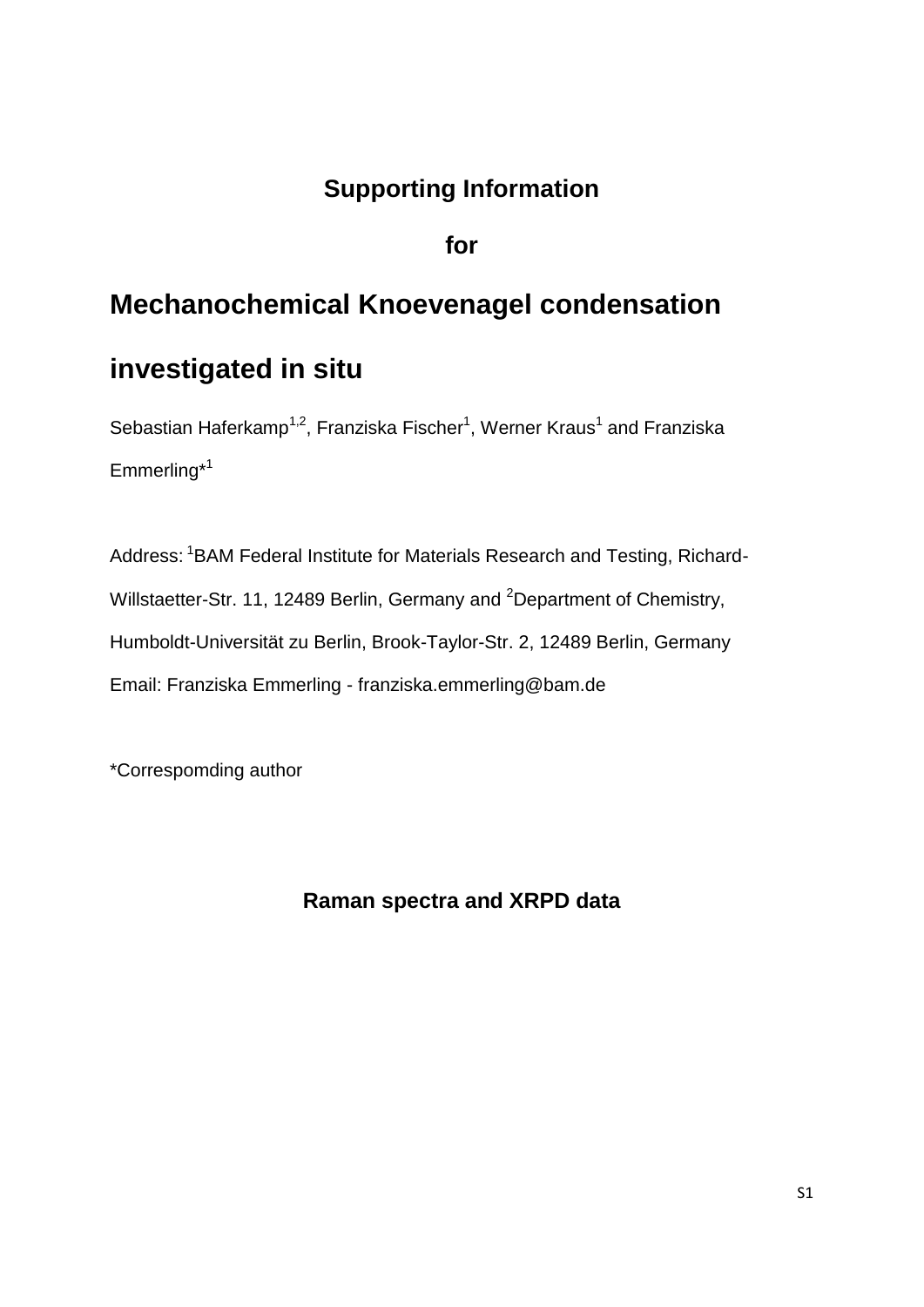

**Figure S1:** Time-resolved Raman spectra measured simultaneously The progress of the reaction can be detected from the decreasing signal of the C=O-stretching band of 1 at 1706 cm<sup>-1</sup> (green) and the increasing signal of the C=C-stretching band at 1581 cm<sup>-1</sup> (blue). The band attributed to the C≡N-stretching shifts from 2266 cm<sup>-1</sup> (yellow) in 2 to 2233  $cm^{-1}$  (red) in the product.